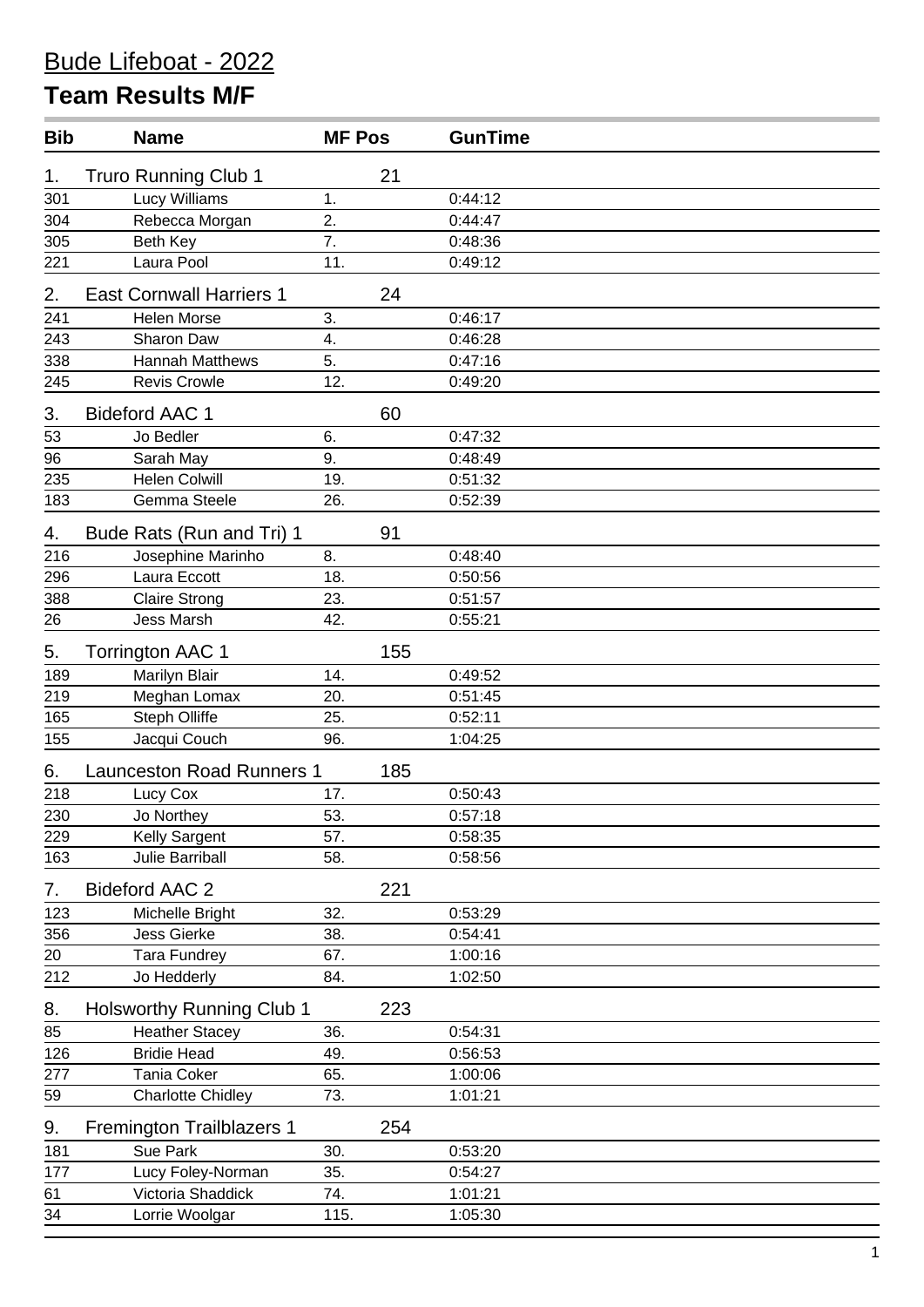## **Team Results M/F**

| <b>Bib</b>     | <b>Name</b>                      | <b>MF Pos</b> |     | <b>GunTime</b> |
|----------------|----------------------------------|---------------|-----|----------------|
| 10.            | <b>Bodmin Road Runners 1</b>     |               | 256 |                |
| 252            | Jane Stedman                     | 43.           |     | 0:55:23        |
| 250            | Jane Stephens                    | 66.           |     | 1:00:08        |
| 111            | <b>Claire Barlow</b>             | 72.           |     | 1:01:00        |
| 294            | Nicky Brenton                    | 75.           |     | 1:01:57        |
| 11.            | <b>Bradworthy Runners 1</b>      |               | 264 |                |
| 166            | <b>Vicky Percival</b>            | 21.           |     | 0:51:52        |
| 54             | Hayley Jollow                    | 45.           |     | 0:56:01        |
| 344            | Lisa Allin                       | 56.           |     | 0:58:23        |
| 149            | Jane Walter                      | 142.          |     | 1:08:59        |
| 12.            | Camelford Up and Running 1       |               | 296 |                |
| 206            | Louise Hunt                      | 29.           |     | 0:53:16        |
| 424            | Jenna Sleeman                    | 39.           |     | 0:54:50        |
| 81             | Rebecca Thomas                   | 101.          |     | 1:04:33        |
| $\overline{9}$ | Emma Deanes                      | 127.          |     | 1:06:59        |
| 13.            | Bodmin Women's Running Club 1    |               | 336 |                |
| 159            | Lisa Cassidy                     | 61.           |     | 0:59:36        |
| 299            | <b>Alison Parsons</b>            | 77.           |     | 1:02:23        |
| 300            | Lucy Chilcott                    | 81.           |     | 1:02:42        |
| 151            | Wendy Lowe                       | 117.          |     | 1:06:05        |
| 14.            | Okehampton RC 1                  |               | 341 |                |
| 210            | Lu Walsh                         | 47.           |     | 0:56:10        |
| 64             | Anne Binns                       | 48.           |     | 0:56:39        |
| 92             | Margaret Jarvis                  | 108.          |     | 1:05:11        |
| 87             | Rebecca Simmons                  | 138.          |     | 1:08:53        |
| 15.            | <b>Launceston Road Runners 2</b> |               | 342 |                |
| 227            | Linda Pickard                    | 62.           |     | 0:59:42        |
| 56             | Ann Barriball                    | 63.           |     | 0:59:42        |
| 30             | Janet Lathom                     | 103.          |     | 1:04:46        |
| 162            | <b>Nicky Hicks</b>               | 114.          |     | 1:05:29        |
| 16.            | Bude Rats (Run and Tri) 2        |               | 347 |                |
| 443            | Paula Wilkinson                  | 80.           |     | 1:02:38        |
| 141            | Nicola Emmett                    | 83.           |     | 1:02:47        |
| 313            | Lois Briard                      | 91.           |     | 1:03:29        |
| 426            | Lora Tanner                      | 93.           |     | 1:03:34        |
| 17.            | Just Jog Bideford 1              |               | 394 |                |
| 397            | <b>Beverley Powe</b>             | 92.           |     | 1:03:33        |
| 199            | Robyn Penton                     | 97.           |     | 1:04:26        |
| 391            | Nicky Hedden                     | 98.           |     | 1:04:27        |
| 385            | Sarah Powell                     | 107.          |     | 1:05:11        |
| 18.            | <b>Launceston Road Runners 3</b> |               | 574 |                |
| 386            | <b>Elaine Hill</b>               | 124.          |     | 1:06:46        |
| 154            | <b>Trina Bradbury</b>            | 125.          |     | 1:06:51        |
| 422            | Jade Jennings                    | 162.          |     | 1:12:51        |
| 14             | Sharon Rundle                    | 163.          |     | 1:13:06        |